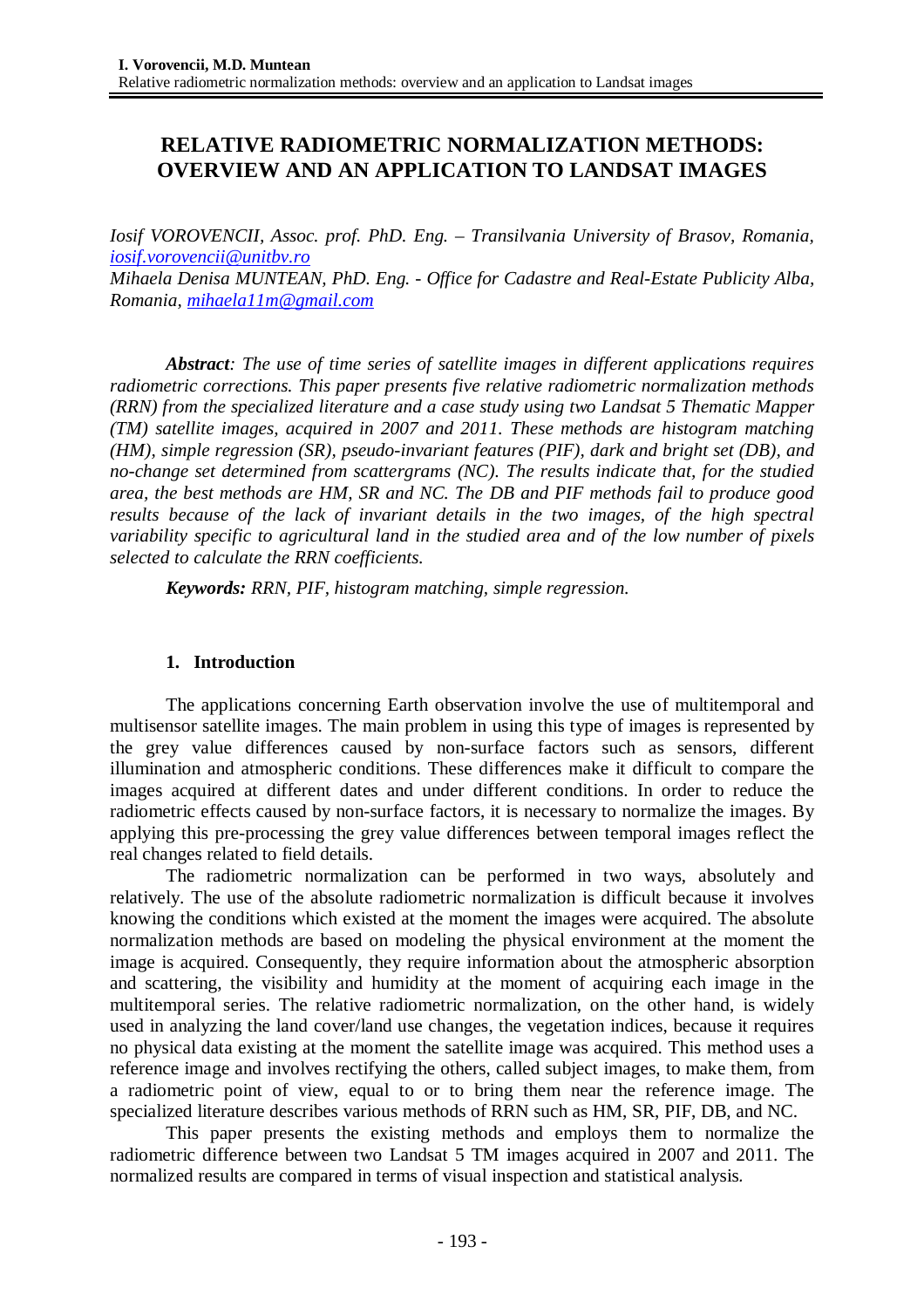# **2. Materials and methods 2.1. Study area**

The studied area is located between  $44^{\circ}40'41''$  and  $45^{\circ}22'48''$  north latitude and between 26°02'20" and 26°59'24" east longitude. The recorded surface is of 589205 ha and is situated in the south-eastern part of the Curvature Carpathians towards the Romanian Plain (Central Baragan, Gherghitei Plain and Vlasiei Plain) (Figure 1). The area occupies parts of four counties, the western part of Buzau county, the eastern part of Prahova county, the northern part of Ialomita county and the northern part of Ilfov county. Its altitude ranges from 40 m (Baraganul Central Plain) to 750 m (Ciolanul and Istrita Hills).



Fig. 1. Study area

The trees are represented by mixtures of deciduous trees (the oak, the Turkey oak, the Hungarian oak, the pedunculate oak and the sessile oak, the hornbeam, the ash tree, the elm tree and the lime tree); at over 500 m beech forest dominate the landscape. The plain area is covered by agricultural land. The soils encountered at altitudes of over 500 m are grey argilluvisols, brown and acid soils. The plain area was formed on soft sediments, dominated at the surface by loessoid formations, alluvia and even sand, and in depth by clays, gravel, sand, sandy marls.

### **2.2. Materials**

The two frames used were clipped from Landsat 5 TM satellite images belonging to path/row 182/29. The images were acquired on 28.07.2007 and 08.08.2011, and have a spatial resolution of 30 m. The 2007 scene represents the subject image and the 2011 one the reference image. The analysis used only the multispectral bands, excluding the thermal one. The images were georeferenced in Universal Transverse Mercator (UTM), zone 35 N, datum WGS 84.

## **2.3. Methods**

*Histogram matching* is a widely used method of relative radiometric normalization, being integrated in many image processing software packages [6]. This involve first the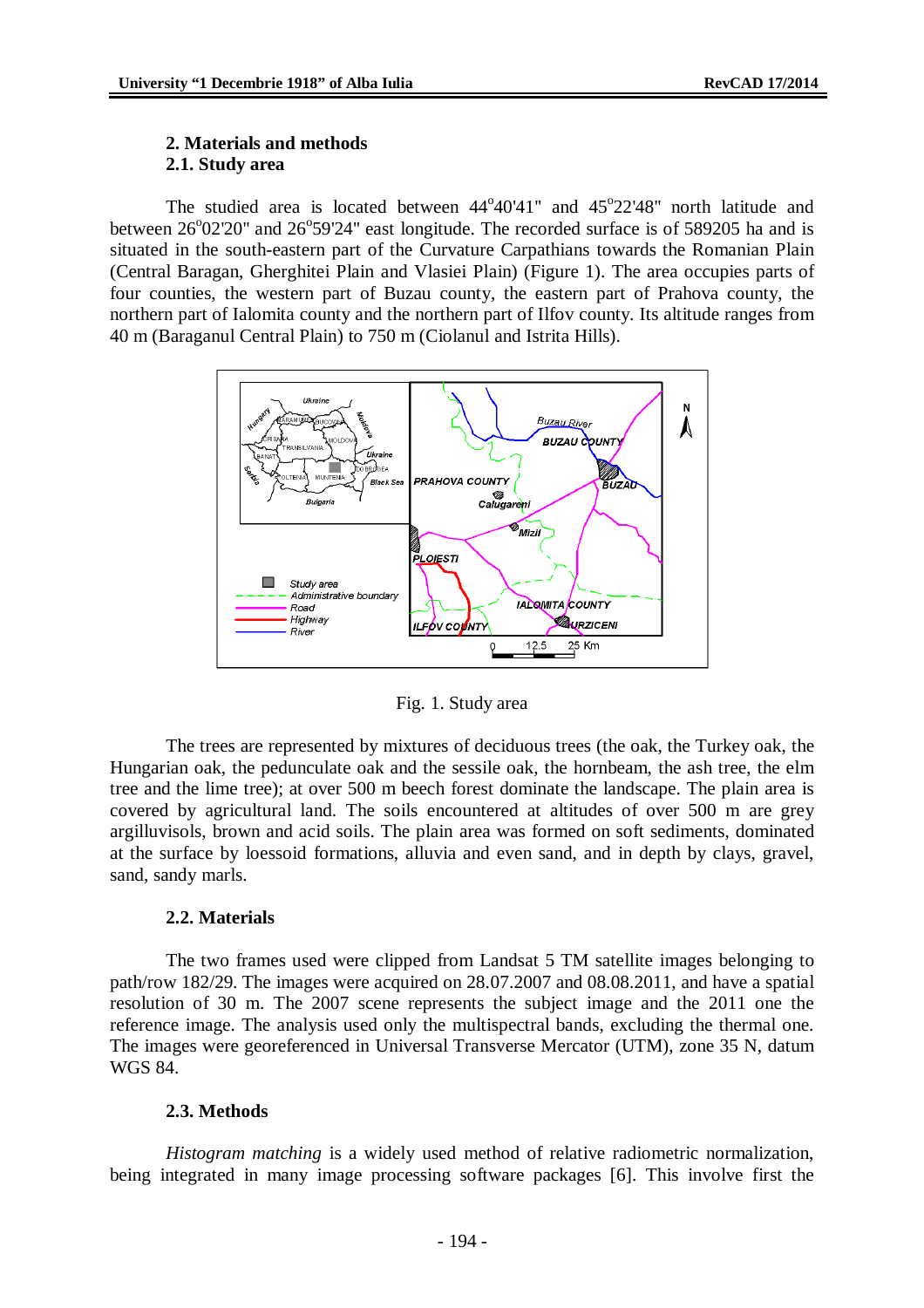equalization of histogram of the subject image in order to obtain an intermediary histogram which is then modified in order to match the reference image histogram. The method normalizes the subject image as compared to the reference image from the point of view of the cumulative density functions of both images using the following formula:

$$
DN_N = DF(DN_S) \cdot DF_R^{-1}
$$
 (1)

where:  $DN_N$  – the digital value of the pixels in the normalized image;  $DF$  – the cumulative density function of the subject image;  $DN<sub>S</sub>$  – the digital value of the pixels in the subject image;  $DF<sub>R</sub><sup>-1</sup>$  – the reverse cumulative density function of the reference image.

*Simple regression* involves calculating the normalization coefficients using the entire image, pixel by pixel, observing the following formula [5]:

$$
Y_i = a_i X_i + b_i \tag{2}
$$

The  $a_i$  and  $b_i$  coefficients used in the radiometric normalization were determined for each band with the help of the least-square regression method according to the formulas:

$$
a_i = \frac{\text{cov}(X_i Y_i)}{\text{var}(XX)}; \quad b_i = m'_{si} - a_i m'_{ri}
$$

where:  $cov(X_iY_i)$  – the covariance between the subject and reference images for band (*i*); *var*(*XX*) – the variance in the subject image for band (*i*);  $m'_{si}$  and  $m'_{ri}$  – the average values in the subject and reference images for band (*i*).

*The dark and bright set* method is based on the fact that an image contains several pixels presenting details with the same reflectance in the images acquired at different dates [4]. In order to determine the DB set, the greenness-brightness transformation was used, which, for the Landsat 5 TM images, is given by the formulas [1]:

Brightness =  $0.2909$  (band 1) +  $0.2493$  (band 2) +  $0.4806$  (band 3) +  $0.5568$  (band 4) +  $0.4438$  (band 5) + 0.1706 (band 7)

Greenness =  $-0.2728$  (band 1)  $-0.2174$  (band 2)  $-0.5508$  (band 3)  $+0.7221$  (band 4)  $+ 0.0733$  (band 5) – 0.1648 (band 7) (4)

Based on them, the dark set and the bright set were determined, using the following formulas:

Dark set = {greenness  $\leq 1$  and brightness  $\leq 77$ }

Bright set = {greenness  $\leq 1$  and brightness  $\geq 180$ } (5)

The normalization coefficients  $(a_i, b_i)$  were calculated using the dark set and the bright set obtained for both the subject image and the reference image, by applying the following formulas:

$$
a_i = \frac{m_{ri}^b - m_{ri}^d}{m_{si}^b - m_{si}^d}; \quad b_i = m_{ri}^d - a \cdot m_{si}^d
$$
 (6)

where:  $m_{ri}^b$  – the average value of the bright set (*b*) in the reference image for band (*i*);  $m_{ri}^d$  – the average value for the dark set (*b*) in the reference image for band (*i*);  $m_{si}^{b}$  – the average value of the bright set (*b*) in the subject image for band (*i*);  $m_{si}^{d}$  – the average value for the dark set (*b*) in the subject image for band (*i*).

*Radiometric normalization using PIF* was developed by Schott et al. [8] and Salvaggio [7]. The PIF are objects with a reflectance almost invariable from one scene to another acquired on the same area. Generally, these are man-made objects whose reflectance is independent of the season or of biological cycles. The PIF in the case of the Landsat 5 TM images were selected according to the criterion described in the specialized literature based on the intersection of the near infrared and red mask with the infrared threshold mask [2], [11], [9]: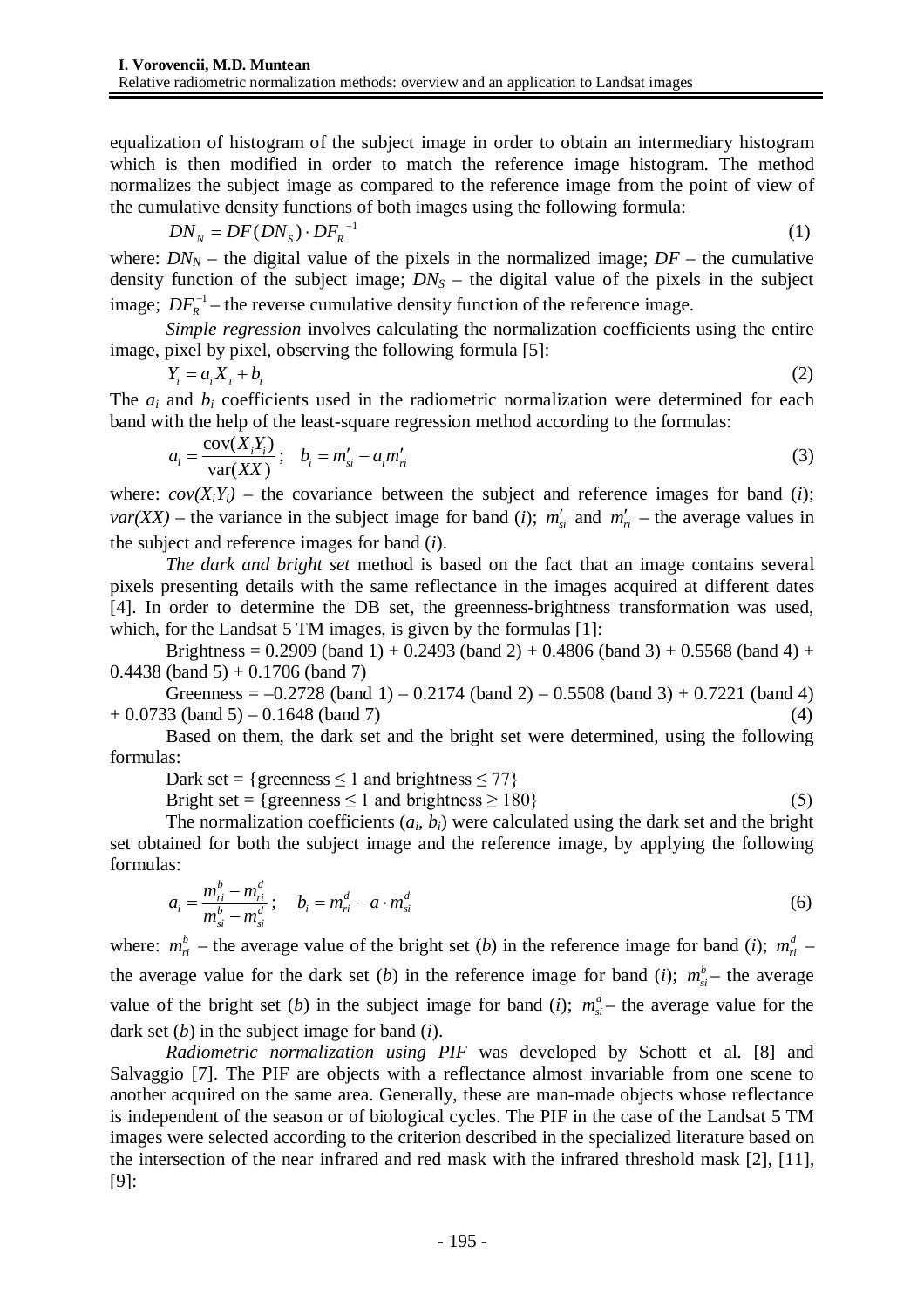PIFset =  $\{(band 4 / band 3) < 1 \text{ and band } 4 > 180\}$  (7)

The normalization coefficients  $(a_i, b_i)$  were obtained on the basis of the PIF selected from the subject and reference images, applying the following formulas:

$$
a_i = \frac{s_{ri}}{s_{si}}; \quad b_i = m_{ri} - a_i \cdot m_{si}
$$

where:  $s_{ri}$  – standard deviation of the PIF set in the reference image for band (*i*);  $s_{si}$  – standard deviation of the PIF set in the subject image for band (*i*);  $m_{ri}$  – the average value in the reference image for band  $(i)$ ;  $m_{si}$  – the average value in the subject image for band  $(i)$ .

*No-change set* method is based on performing a linear scattergram using the two near infrared bands of the subject and reference images, as well as the two red bands of the same images [2], [10]. In these scattergrams, we identify the water bodies and land centers, which are considered the scattergram portions with the most pixels, and we determine their coordinates. Then, based on them, we calculate the  $a_i$  and  $b_i$  ( $a = \text{gain}, b = \text{offset}$ ) coefficients in order to determine an initial "no-change" axes for band 3 and band 4.

The no-change region is defined on the basis of *HPW<sub>NC</sub>* representing the estimated size of the perpendicular marking the half width of the no-change region for band 3 and band 4 scattergrams. The calculations use only the half width *HVWNC* of the no-change region with the formula:

$$
HVW_{NC} = \sqrt{(1 + a_0^2) \cdot (HPW_{NC})}
$$
\n
$$
\tag{9}
$$

where  $a_0$  is the slope of the axis initially estimated for a given band. This study of  $HPW_{NC}$ relied on the 10 digital numbers value.

The formula for obtaining the NC set is the following:

$$
NC = \{(Y_3 - a_{30}X_3 - b_{30}) \leq HVW_{NC_3}\} \text{ and } \{(Y_4 - a_{40}X_4 - b_{40}) \leq HVW_{NC_4}\}\
$$
 (10)

where:  $a_{30}$  and  $b_{30}$  – the initial normalization coefficients for the red band;  $a_{40}$  and  $b_{40}$  – the initial normalization coefficients for the near infrared band; *HVW* – the half width of the nochange region;  $X_3$ ,  $X_4$  – the digital values in the red and near infrared band of the *X* subject image;  $Y_3$ ,  $Y_4$  – the digital values in the red and near infrared bands of the *Y* reference image.

After determining the NC, the pixels in this area are used to obtain the normalization coefficients  $(a_i, b_i)$  for each band. They are calculated by applying the least square regression method with the following formula:

$$
a_i = \frac{\text{cov}(X_i Y_i)}{\text{var}(X_i X_i)}; \qquad b_i = m'_{si} - a_i \cdot m'_{ri}
$$
\n
$$
(11)
$$

where:  $cov(X_iY_i)$  – the covariance between the subject and reference images for band (*i*); *var*( $X_iX_i$ ) – the variance in the subject image for band (*i*);  $m'_{si}$  and  $m'_{ri}$  – the averages for the subject and reference images for band (*i*).

In this study all of the five methods were used. For each of them, the normalization coefficients were calculated for each band and the normalized images were obtained. For each method and band, the study determined the coefficients of variation (CV), the dynamic range (DR), the number of pixels used in calculating the coefficients and the root mean square error (RMSE).

#### **3. Results and discussions**

The RRN coefficients obtained after applying the five methods are presented in Table 1. The images obtained after the normalization are represented in Figure 2. The analysed image displayed a large spectral variability as shown by the calculated statistical indicators. The results show that the HM, SR and NC methods allowed us to obtain the most efficient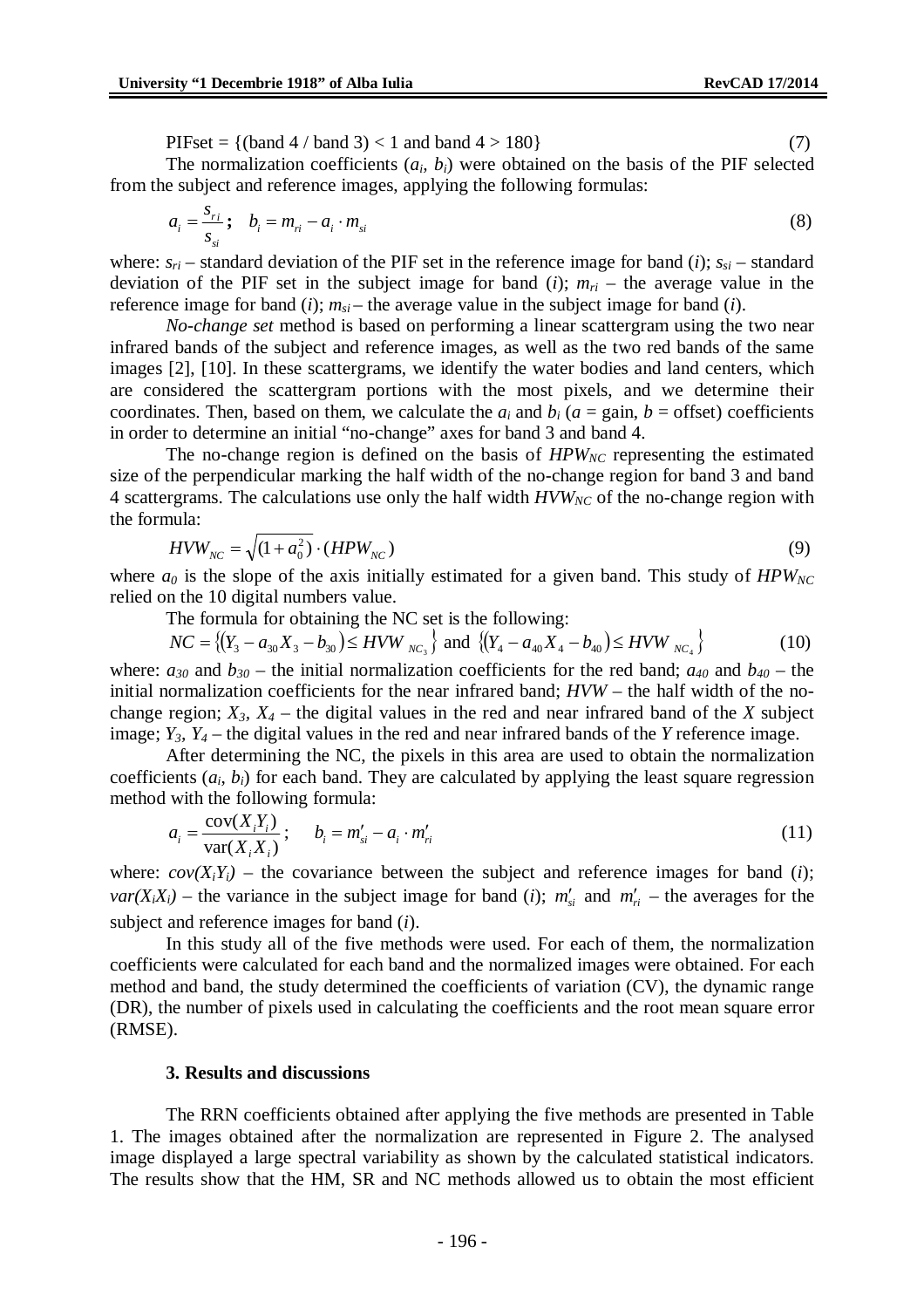coefficients for the radiometric normalization. In the case of the DB and PIF methods the gain value (*a*) is closer to 1.00 and the offset value (*b*) is almost 0.00 (Table 1). This means that the normalization coefficients calculated and applied to the subject image to match the reference image are less efficient in the studied area. This is also evidenced by the CV and RMSE analysis.

Table 1. The relative normalization coefficients for each band and the RNN

| Method    | Band 1 |                              | Band 2 |                                                    | Band 3 |          | Band 4 |          | Band 5 |                             | Band 7 |       |
|-----------|--------|------------------------------|--------|----------------------------------------------------|--------|----------|--------|----------|--------|-----------------------------|--------|-------|
|           | a      | b                            | a      | h                                                  | a      | h        | a      |          | а      |                             | a      | b     |
| HM        |        |                              |        |                                                    |        |          |        |          |        |                             |        |       |
| <b>SR</b> |        |                              |        | $0.390$   39.389   0.506   13.819   0.443   12.999 |        |          | 0.998  | 2.045    |        | $0.555$   26.155   0.510    |        | 8.181 |
| DB        |        | $1.256$   $-0.025$   $1.218$ |        | $-0.009$ 1.141                                     |        | $-0.005$ | 1.369  | 0.000    | 1.266  | 0.001                       | 1.166  | 0.001 |
| PIF       | 0.670  | $-0.099$   0.695             |        | $-0.050$ 0.679                                     |        | $-0.058$ | 0.664  | $-0.054$ | 0.591  | $-0.092$   0.565   $-0.057$ |        |       |
| NC        | 0.8261 | 2.540                        | 0.796  | l.645 l                                            | 0.668  | 3.075    | 0.947  | 1.311    | 0.747  | 5.209                       | 0.634  | 3.051 |



a. Histogram matching



b. Simple regression



c. Dark and bright set



Fig. 2. The 2007 image after relative radiometric normalization

The coefficient of variation does not display for all the RNN methods smaller values compared with CV of raw data (Table 2). Monitoring the values of the variance coefficient, the best radiometric improvement of the subject image was achieved through the SR method, followed by the HM method and the NC method. In the case of the DB and PIF methods CV recorded values slightly elevated than the CV of raw data which means that the two RRN methods failed to improve the radiometric similarity of the subject image to the reference image. The DR displays the same range of values for the HM and DB methods as for the raw data; for the other methods DR has, mostly, lower values than the raw data (Table 2).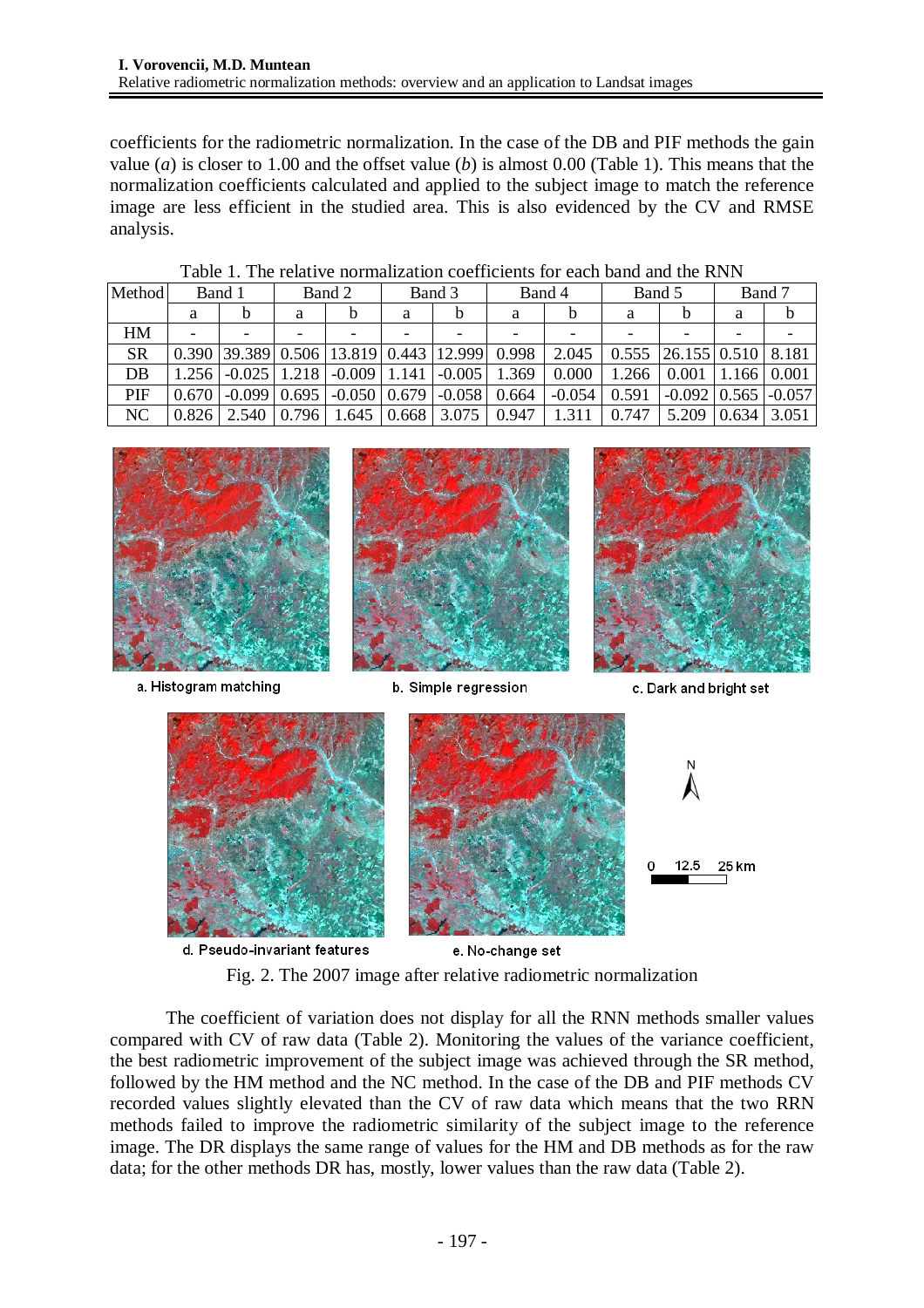|            |           |     |        |     |           |     | $\frac{1}{2}$ and the $\frac{1}{2}$ manner range for each office and rate. |     |                |     |           |                  |
|------------|-----------|-----|--------|-----|-----------|-----|----------------------------------------------------------------------------|-----|----------------|-----|-----------|------------------|
| Method     | Band 1    |     | Band 2 |     | Band 3    |     | Band 4                                                                     |     | Band 5         |     | Band 7    |                  |
|            | <b>CV</b> | DR  | CV     | DR  | <b>CV</b> | DR  | CV                                                                         | DR  | CV <sub></sub> | DR  | <b>CV</b> | DR               |
| <b>RAW</b> | 0.1384    | 255 | 0.2633 | 179 | 0.3038    | 255 | 0.1906                                                                     | 251 | 0.2241         | 255 | 0.3636    | $\overline{255}$ |
| HM         | 0.1032    | 255 | 0.1578 | 255 | 0.2741    | 255 | 0.1880                                                                     | 255 | 0.2129         | 255 | 0.3933    | 255              |
| <b>SR</b>  | 0.0623    | 100 | 0.1124 | 129 | 0.1811    | 113 | 0.1852                                                                     | 255 | 0.1575         | 142 | 0.2736    | 130              |
| DB         | 0.1393    | 255 | 0.1889 | 218 | 0.3070    | 255 | 0.1915                                                                     | 255 | 0.2248         | 255 | 0.3672    | 255              |
| PIF        | 0.1393    | 170 | 0.1905 | 124 | 0.3104    | 173 | 0.1919                                                                     | 166 | 0.2260         | 150 | 0.3709    | 144              |
| NC         | 0.1345    |     | 0.1815 | 143 | 0.2785    | 170 | 0.1889                                                                     | 238 | 0.2125         | 190 | 0.3380    | 161              |

Table 2. The coefficient of variation and the dynamic range for each band and RRN

The number of pixels taken into consideration when determining the radiometric normalization coefficients represented an important factor. The DB and PIF methods returned the weakest results because of: (1) the low number of pixels taken into consideration in calculating the normalization coefficients (1.97% and 2.87% for the DB method, and 0.44% and 0.21% in the case of the PIF method), and (2) the lack of clear invariant features (Table 3). This shows that most of the details in the studied area changed their spectral nature during the period 2007–2011.

|                | Twore by INGHIBOT of prices considered in River |                                       |               |                                         |       |  |  |  |  |  |
|----------------|-------------------------------------------------|---------------------------------------|---------------|-----------------------------------------|-------|--|--|--|--|--|
| Method         |                                                 | Number of pixels in the subject image |               | Number of pixels in the reference image |       |  |  |  |  |  |
|                |                                                 | Number                                | $\frac{0}{0}$ | Number                                  | %     |  |  |  |  |  |
| Raw            |                                                 | 6546717                               | 100           | 6546717                                 | 100   |  |  |  |  |  |
| HM             |                                                 | 6546717                               | 100           | 6546717                                 | 100   |  |  |  |  |  |
| <b>SR</b>      |                                                 | 6546717                               | 100           | 6546717                                 | 100   |  |  |  |  |  |
|                | Dark                                            | 20372                                 | 0.31          | 24580                                   | 0.38  |  |  |  |  |  |
| D <sub>B</sub> | <b>Bright</b>                                   | 108792                                | 1.66          | 163508                                  | 2.49  |  |  |  |  |  |
|                | Total                                           | 129164                                | 1.97          | 188088                                  | 2.87  |  |  |  |  |  |
| PIF            |                                                 | 28796                                 | 0.44          | 13423                                   | 0.21  |  |  |  |  |  |
| NC             |                                                 | 5304172                               | 81.02         | 5304172                                 | 81.02 |  |  |  |  |  |

Table 3. Number of pixels considered in RRN

Table 4.The RMSE values obtained after the normalization of the 2007 image

| Method         | Band 1  | Band 2  | Band 3  | Band 4  | Band 5  | Band 7  | Average |
|----------------|---------|---------|---------|---------|---------|---------|---------|
| <b>RAW</b>     | 8.5760  | 5.3913  | 9.100   | 8.0843  | 23.9032 | 15.1016 | 11.6927 |
| HM             | 2.6762  | 1.9983  | 3.2616  | 7.6263  | 8.5482  | 5.2440  | 4.8924  |
| <b>SR</b>      | 3.4304  | 2.3683  | 3.8690  | 8.0843  | 8.3607  | 5.1755  | 5.2147  |
| D <sub>B</sub> | 26.1044 | 12.2864 | 14.2275 | 35.0670 | 49.6963 | 6.5199  | 23.9836 |
| <b>PIF</b>     | 17.9829 | 6.9331  | 4.8832  | 33.9134 | 22.2146 | 7.3310  | 15.5430 |
| NC.            | 5.3057  | 2.6416  | 3.4962  | 9.3286  | 8.6324  | 5.1887  | 5.7655  |

The RMSE average of raw data is 11.6927; for the HM, SR and NC methods the RMSE averages are lower than the RMSE of raw data which means that these methods were efficient, ensuring the highest accuracy for the relative normalization of the images (Table 4). This is because the fact that the RRN coefficients were calculated taking into consideration all the pixels in the image, that is 81.02% in the case of the NC method. The RMSE for the normalized images obtained through the HM, SR and NC methods are very close for the bands 3, 5 and 7. This means that in these bands the calculated normalization coefficients worked very similarly. Out of the three methods with good results, the NC method allowed the selection of pixels that represent the no-changes area without using all the pixels in the image.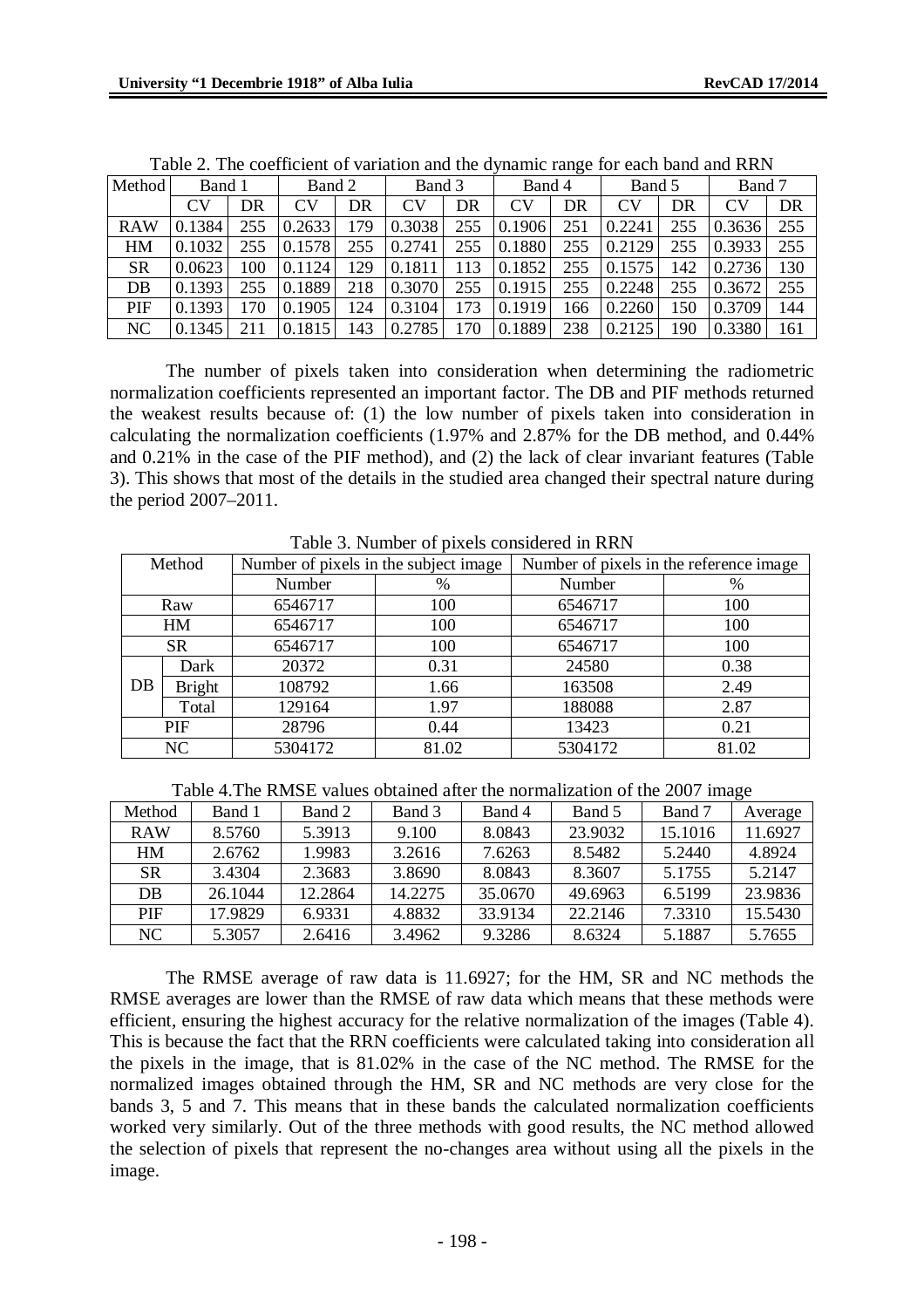The average RMSE of the DB and PIF methods exceeded the average RMSE of raw data by 105.12%, and 32.93% respectively (Figure 3). Although the threshold value in determining the masks was set by trial, that value proved to be the best and yet the two methods failed to produce good results. This might be mainly because of the high variability within the analysed scene and of the fact that there were no invariant features such as concrete construction, concrete runways etc. Moreover, around 60% of the surface of the studied area represents agricultural land with a high spectral variability in the two images because of different crops in 2007 and 2011. Thus, the obtained results showed that for agricultural land the DB and PIF methods do not return relative normalization coefficients that can improve the radiometry of the image. Also, many of the pixels selected for the DB and PIF methods are pixels that represent river beds which, practically, should not have been included. It was found that they are mistaken for a part of the agricultural land, only a small portion of which was included in the selection. Consequently, the similar spectral behaviour of certain details made them impossible to delimit within the masks used for the two methods.



Fig. 3. The RMSE for all bands and all RRN methods

The specialized literature shows also that the use of PIF method in certain areas led to weak results [9]. Other papers, using frames from Quickbird satellite images acquired over the city of Alexandria in Egypt, on an area of  $1.728 \text{ km}^2$ , with very many constructions and very few green areas, indicate that the BD and PIF methods produce good results [3]. However, for the area studied in this paper, these methods did not produce good results.

The bands with the highest variability were the infrared ones, i.e. the bands 4 and 5. The highest RMSE values were obtained for these bands in the case of the five RRN methods. In band 4, none of the RRN methods applied produced radiometric normalization coefficients that could lead to lower RMSE. This means that the values for the pixels in band 4 of the 2007 image could not be radiometrically corrected nearer to the values of the pixels in the 2011 image.

# **4. Conclusions**

In this paper, five RRN methods were applied to normalize an image acquired in 2007 after an image acquired in 2011. One of the features of the study performed is the fact that the analysed scene displays a very complex landscape, with an increased spectral variability. The image selected for normalization includes many land cover classes, especially cropland and forests, river beds affected by erosion, water bodies, bare land etc. Within the two images, the percentage of pseudo-invariant features was very small (under 1%). The results show that in